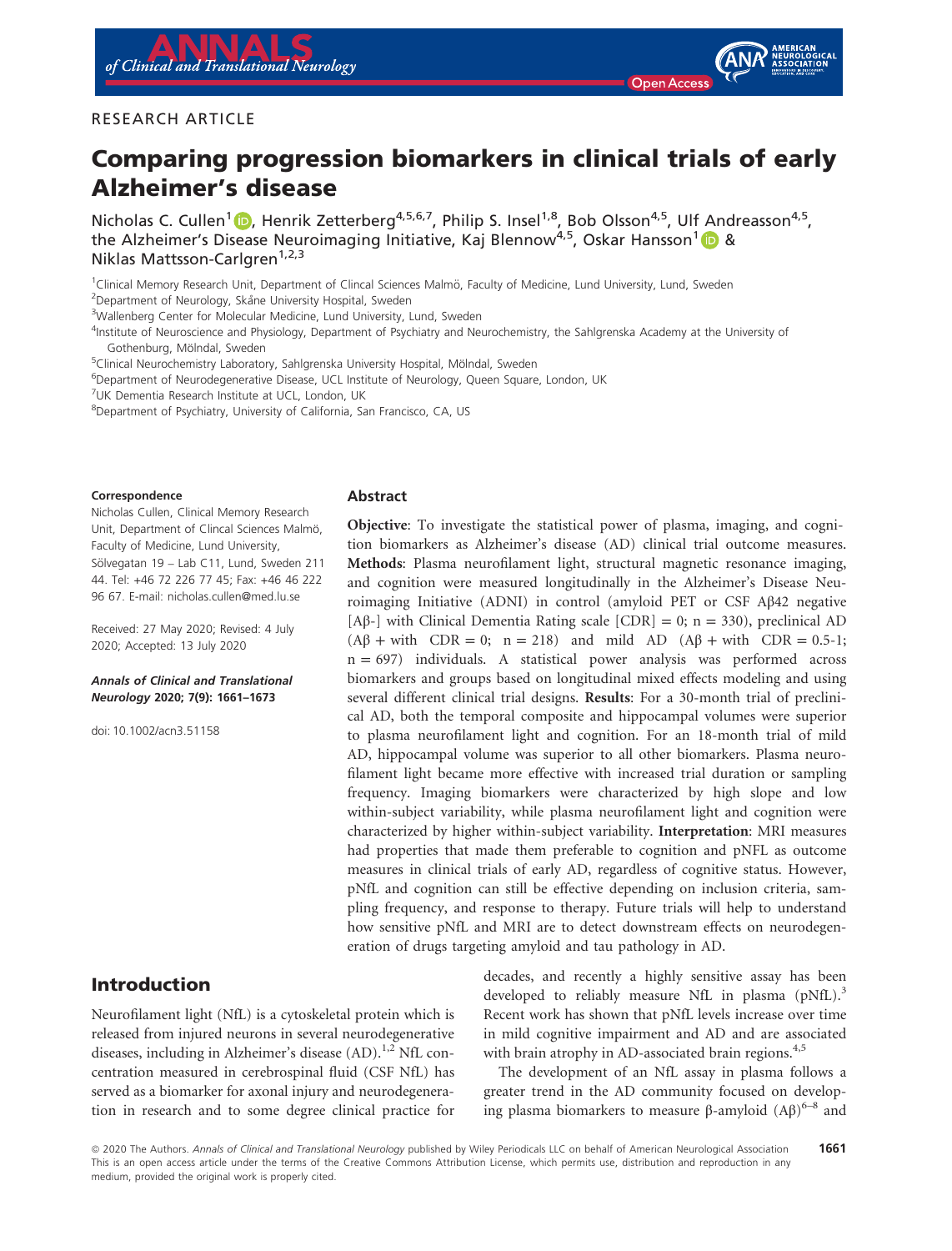tau pathologies. $9-12$  Plasma biomarkers have the potential to transform the tracking of biological effects of drugs in clinical trials by significantly reducing common barriers for sample collection such as high measurement cost, time-consuming procedures (e.g., MRI), or aversion to lumbar puncture.<sup>3</sup>

Still, the statistical power of pNfL as a potential marker of treatment effect in AD clinical trials has not been thoroughly assessed, particularly in relation to magnetic resonance imaging (MRI) and cognition. Power is commonly used as the basis by which the minimum number of clinical trial participants is determined and has previously been used in trials of  $AD<sup>13</sup>$ . In the present study, we assess statistical power from using longitudinal pNfL, structural MRI, and cognition as outcome measures in both preclinical and mild AD – two groups which hold strong relevance for future clinical trials.

# Methods

## Participants

The dataset used for all analyses was obtained from the database of the Alzheimer's Disease Neuroimaging Initative  $(ADNI)$ ,<sup>14</sup> which was launched in 2003 as a publicprivate partnernship. Participants in the ADNI study have been recruited from more than 50 locations across the United States and Canada. Regional ethics committees of all institutions approved the ADNI study and all study participants gave written informed consent.

Inclusion and exclusion criteria for ADNI have been described in detail previously.<sup>14</sup> Briefly, all ADNI participants were between the ages of 55 and 90 years, had completed at least six years of education, were fluent in Spanish or English, and had no significant neurologic disease other than AD. All subjects with a CDR score of 0 (no significant cognitive impairment), 0.5 (very mild dementia), or 1 (mild dementia) who had 18F-florbetapir (amyloid) PET or CSF Aβ42 data available were eligible. Amyloid status was defined primarily using PET (described below), while amyloid status for those without PET data was determined using CSF Aβ42 (using a fully automated Elecsys immunoassay, Roche Diagnostics) with a cutoff of 880 pg/mL as defined previously <sup>4</sup>. Participants in this study were also required to have at least two follow-up measures of MRI, pNfL, and cognition.

Data for this study were downloaded on 15 December 2019 using the following files: "ADNIMERGE.csv", "ADNI\_BLENNOWPLASMANFLLONG\_10\_03\_18.csv", "UCSFFSX51FINAL\_11\_08\_19.csv", "CDR.csv", "UCBER-KELEYAV45\_08\_27\_19.csv", and "UPENNBIOMK9\_04\_ 19\_17.csv". The study data and samples were collected from 7 September 2005 through 4 March 2019.

#### Image acquisition and processing

Structural MRI brain scans were acquired using a 3T scanner with a standardized protocol that included collecting T1-weighted images using a sagittal, volumetric, magnetization-prepared rapid acquisition with gradient echo sequence. Measurements of regional volume and thickness according to the 2010 Desikan-Killany atlas were obtained using an automated longitudinal pipeline in FreeSurfer  $(v5.1)$ .<sup>15</sup> MRI brain scans collected at the 1.5T strength in the earliest phase of ADNI were not included in this analysis.

From structural brain images, a temporal composite previously identified as closely relating to AD progression and consisting of the average area-normalized bilateral cortical thickness in entorhinal, fusiform, inferior temporal, and middle temporal regions was extracted for use in power analysis comparisons.<sup>16</sup> White matter hyperintensities were quantified using an automated pipeline with fluid-attenuated inversion recovery images as input.<sup>17</sup>

18F-Florbetapir PET brain scans for Aβ deposition in the brain were processed and analyzed at the University of California at Berkeley according to a previously described protocol<sup>18</sup> and SUVR values were derived from a cortical ROI consisting of frontal, anterior/posterior cingulate, lateral parietal, lateral temporal brain regions and with a composite reference region made up of whole cerebellum, brainstem/pons, and eroded subcortical white matter optimized for longitudinal analysis. Because many study participants lacked an 18F-Florbetapir PET scan at their initial baseline study visit, 18F-florbetapir PET status for each individual at baseline was instead estimated using all available longitudinal amyloid PET scans. To achieve this, a linear regression model was fit on all available longitudinal SUVR values for each individual separately and the resulting model intercept (representing estimated 18Fflorbetapir PET SUVR at baseline) was extracted and compared to a predefined cutoff for 18F-florbetapir PET positivity (SUVR intercept> 0.79 indicating amyloid positivity)<sup>19</sup>. This method made it possible to anchor amyloid PET status to the common study baseline visit when biomarker collection began.

#### Plasma NfL quantification

Concentration of pNfL was measured at the Clinical Neurochemistry Laboratory, University of Gothenburg, Sweden, using an in-house ultrasensitive enzyme-linked immunosorbent assay on the Single molecule array platform (Quanterix Corp, Lexington, MA, USA), as previously described in detail.<sup>20</sup> The assay had lower and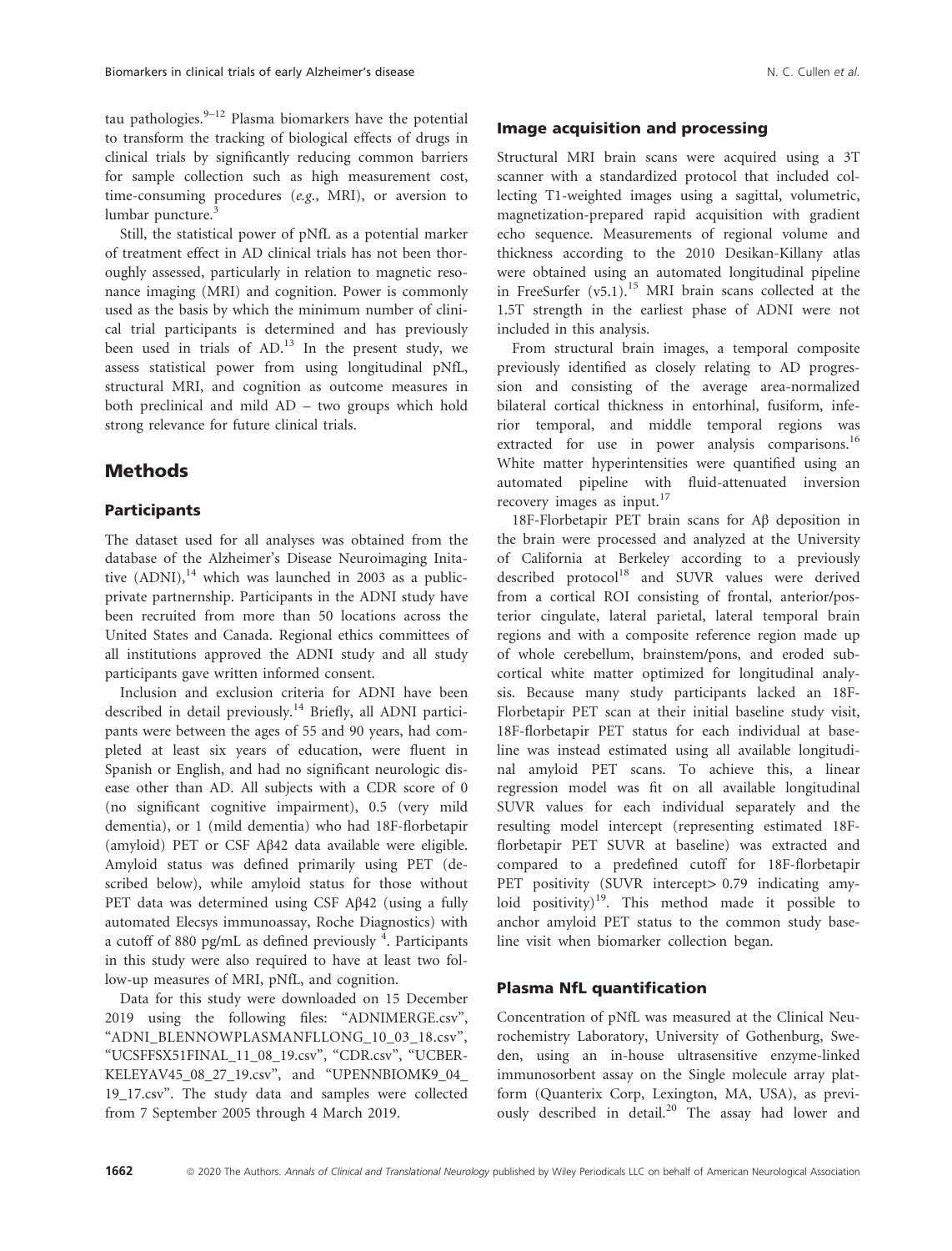upper limits of quantifications of 6.7 ng/L and 1620 ng/L, respectively. The intra- and inter-assay coefficients of variation were 6.2% and 9.0%, respectively, for the lowconcentration quality control (QC) sample (11 ng/L), and 4.9% and 7.2%, respectively, for the high-concentration QC sample (173 ng/L). The measurements were performed in January-April 2018 by a board-certified laboratory technician using a single batch of reagents.

#### Cognitive measures

The cognitive measures included in the current analysis were the Clinical Dementia Rating – Sum of Boxes (CDRSB), which reflects clinically relevant symptoms throughout AD progression, and the Preclinical Alzheimer Cognitive Composite  $(PACC)$ ,<sup>21</sup> which is currently used in clinical trials aimed at preclinical AD. PACC is an equally weighted sum of four components – the Mini-Mental State Examination (MMSE), Logical Memory Delayed Recall (dMemory), Trail-Making Test B (Trials B), and the Delayed Word Recall for the Alzheimer's Assessment Scale - Cognitive Subscale (dADASc) – chosen from prior literature because they demonstrate a close association with early alterations in the disease process, including episodic memory, executive function, orientation, and language.

#### Study groups

Three separate subgroups were analyzed here from the overall cohort based on amyloid status as determined by 18F-florbetapir PET (or CSF Aβ42 if PET was not available) and cognition as measured by the CDR Global cognitive scale. The first group ("controls") comprised individuals with no cognitive impairment  $(CDR = 0)$ who were amyloid-negative (Aβ-). The second group ("preclinical AD") comprised individuals who have no cognitive impairment  $(CDR = 0)$  but were amyloid-positive  $(A\beta+)$ . The final group ("mild AD") comprised individuals with cognitive impairment (CDR =  $0.5$  or 1, representing "very mild" or "mild" dementia) who were also amyloid-positive  $(A\beta+)$ . A sensitivity analysis was performed with a requirement that mild AD individuals also showed altered levels of CSF P-tau181 (measured by an Elecsys assay [Roche Diagnostics GmbH, Penzberg, Germany]; P-tau was defined as positive when CSF Ptau181> 27 using a previously published cutoff<sup>22</sup> in addition to being Aβ-positive. These groups are relevant for current AD trials which have a heightened focus on early disease stages and acknowledge an increased willingness of regulatory agencies to recognize early staging of AD through the coupling of cognition and biomarkers of Aβ pathology.<sup>16</sup>

## Statistical analysis

To evaluate the effectiveness of the relevant biomarkers in a clinical trial scenario, a power analysis was performed to determine the sample size needed to achieve 80% power when assuming a treatment effect of 30% reduction in expected longitudinal progression. Clinical trial duration was assumed to be 30 months for preclinical AD and 18 months for mild AD, with sampling frequency of one month for pNfL and three months for MRI and cognitive measures. The selection of a standard clinical trial duration is based on a review of recent clinical trials demonstrating an average treatment exposure duration of 73 weeks for Phase III trials of mild AD and 112 weeks for preclinical  $AD<sup>21</sup>$  The choice of plasma sampling frequency reflects the fact that recent trials of antiamyloid drugs have been characterized by an infusion approximately every month.<sup>21</sup> A sensitivity analysis was performed with a plasma sampling frequency of three months and an MRI and cognitive sampling frequency of six months.

Difference in timing of measurements across data modalities was handled by adjusting for time from baseline in all models. Due to differences in number of follow-up visits across modalities as a potential cofounder, a sensitivity analysis was performed in which only overlapping longitudinal data were included.

Power was calculated based on a previously established formula adapted for linear mixed effects (LME) models  $^{13,23}$ , and which considers clinical trial structure, fixed (group-averaged) effects, and random (individual-specific) effects:

$$
n \text{ per arm} = \frac{2\left(\sigma_w^2 + \frac{\sigma_b^2}{\Sigma(t_j - \bar{t})^2}\right)\left(z_{1-\frac{a}{2}} + z_{1-\beta}\right)^2}{\Delta^2}
$$

where terms with z-scores represent the standard normal distribution values corresponding to the desired significance level (e.g.,  $\alpha = 0.05$ ) and power (e.g.,  $\beta = 0.8$ ), the  $\Sigma(t_j - \overline{t})^2$  term takes into account trial duration and biomarker sampling frequency,  $\sigma_w^2$  is the within-subject variance (i.e., the variability of observations around each individual's estimated slope) of the fitted LME model,  $\sigma_l^2$ is the between-subject variance (i.e., variability of all individual's estimated slopes) of the fitted LME model, and  $\Delta$ is either the group-averaged slope of the fitted LME model in the treatment group (when assuming a treatment mechanism in which biomarker change over time can be reduced to zero) or the difference in slope of the fitted LME model between the treatment group and the control group (when assuming a treatment mechanism in which biomarker change over time can be at most reduced to levels seen during normal aging). Significant differences in the sample size needed to achieve adequate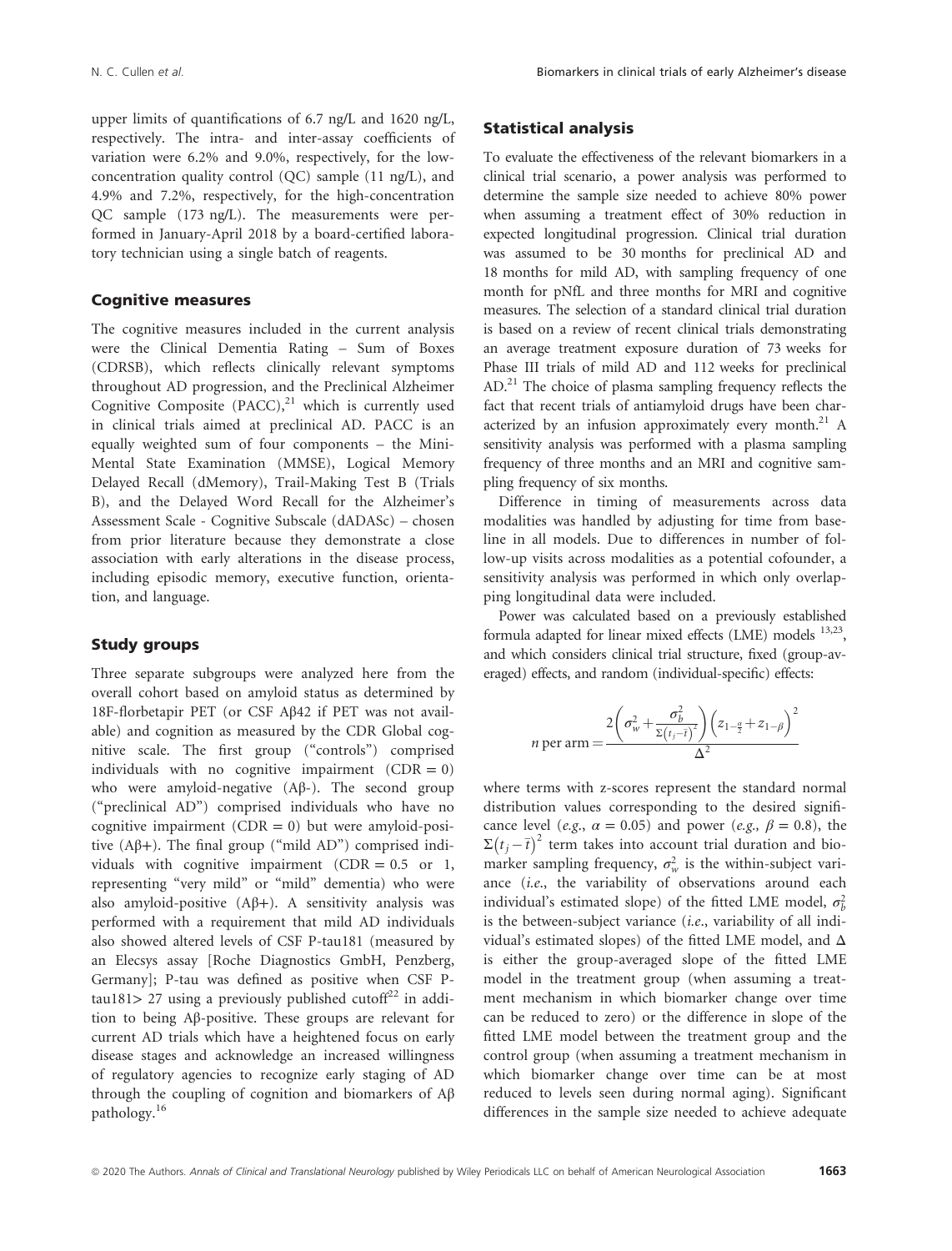trial power using different outcome measures were assessed using a standard bootstrapping procedure  $(n = 250$  iterations).

An additional analysis was performed in which both clinical trial duration and biomarker sampling frequency were allowed to vary within a reasonable range in order to understand the effect of trial conditions on power calculations. Differences in sample sizes between pNfL and each other biomarker for each possible combination of trial duration and sampling were assessed using bootstrapping ( $n = 250$  iterations).

All statistical analyses were carried out using the R programming language (v3.5.1) with LME modeling performed using the nlme (v3.1) package and the power analysis procedure performed using the longpower (v1.0) package. All tests were two-sided with a significant level set to  $P < 0.05$ .

## **Results**

#### Cohort and subgroup characteristics

The groups analyzed (Table 1) included a control group  $(n_{\text{total}} = 330, \text{obs}_{\text{MRI}} = 631, \text{obs}_{\text{pNfL}} = 750, \text{obs}_{\text{COG}} =$ 1,794), a preclinical AD group  $(n_{total} = 218, obs_{MRI})$ 343,  $obs_{nMfL} = 430$ ,  $obs_{COG} = 1,117$ , and a mild AD group  $(n_{\text{total}} = 697, n_{\text{tau}} = 388, \text{obs}_{\text{MRI}} = 1,510,$  $obs_{pNfL} = 1,457$ ,  $obs_{COG} = 3,559$ ). The groups did not

Table 1. Cohort demographics and sample counts

significantly differ on sex, education, or age. Individuals in the preclinical AD group had similar cognitive status as the control group but higher rates of abnormal AD-associated CSF biomarker levels.

In the preclinical AD group, pNfL levels did not increase significantly faster over time compared with controls  $(\Delta \beta = 0.04 \text{ sd.} / \text{year}, P = 0.10)$  and were not significantly higher at baseline compared with controls ( $\Delta \beta = 0.21$  sd.,  $P = 0.07$ ). All other biomarkers (temporal composite and hippocampal volume for MRI; CDRSB, and PACC for cognition) had significantly greater rates of change in preclinical AD compared with controls (Figure 1). In the mild AD group, pNfL levels did increase at a significantly faster rate compared with controls ( $Δβ = 0.06$  sd./ year,  $P = 0.002$ ) and were significantly higher at baseline compared with controls ( $\Delta \beta = 0.64$  sd.,  $P < 0.001$ ). All other biomarkers also had significantly greater rates of change in mild AD compared with controls (Figure 1).

## Power analysis in a standard clinical trial scenario

In a 30-month clinical trial of preclinical AD (Figure 2A-B), using pNfL as a progression marker would require 289 subjects (CI [76, 496]) to achieve 80% power to detect 30% treatment effect, while temporal composite would require 125 subjects (CI [78, 172]; P < 0.0001

| Characteristic                         | Controls $[A\beta-, CDR = 0]$ | Preclinical AD $[A\beta +$ , CDR = 0] | Mild AD [ $A\beta +$ , CDR = 0.5,1] |
|----------------------------------------|-------------------------------|---------------------------------------|-------------------------------------|
| Total N                                | 330                           | 218                                   | 697                                 |
| Age at baseline, mean (SD)             | 72.7(6.1)                     | 73.3(6.1)                             | 73.4(7.2)                           |
| Male sex, No. (%)                      | 165 (50.0%)                   | 83 (38.1%)                            | 394 (56.5%)                         |
| Education level, mean (SD)             | 16.2(2.5)                     | 16.4(2.5)                             | 15.7(2.8)                           |
| CSF biomarkers at baseline, mean (SD)  |                               |                                       |                                     |
| $A\beta 42$                            | 1452.9 (311.9)                | 878.2 (415.9)                         | 676.9 (266.8)                       |
| t-tau                                  | 211.1 (69.5)                  | 270.5 (105.8)                         | 342.9 (141.6)                       |
| p-tau                                  | 18.7(6.2)                     | 26.1(11.1)                            | 34.5 (15.4)                         |
| Cognitive score at baseline, mean (SD) |                               |                                       |                                     |
| <b>MMSE</b>                            | 29.2(1.1)                     | 29.0(1.2)                             | 26.0(2.7)                           |
| <b>CDRSB</b>                           | 0.02(0.11)                    | 0.04(0.12)                            | 2.5(1.6)                            |
| PACC                                   | 0.05(2.6)                     | $-0.35(2.8)$                          | $-9.8(6.2)$                         |
| pNfL/ MRI/ Cognition, No. samples      |                               |                                       |                                     |
| Baseline                               | 171/120/330                   | 114/74/218                            | 391/306/697                         |
| Follow-up, months                      |                               |                                       |                                     |
| 6                                      | 0/93/247                      | 0/53/166                              | 2/ 290/ 615                         |
| 12                                     | 133/105/221                   | 66/ 54/ 146                           | 335/285/600                         |
| 24                                     | 141/99/234                    | 84/ 55/ 149                           | 229/ 184/ 444                       |
| 36                                     | 13/4/96                       | 8/2/62                                | 167/39/293                          |
| 48                                     | 76/49/143                     | 37/21/78                              | 124/68/202                          |
| 60                                     | 43/7/65                       | 26/2/43                               | 50/11/126                           |

Continuous data are reported as mean (standard deviation). CSF biomarkers (measured in pg/ml), imaging measures and cognitive summaries were calculated from original baseline study visit. Visit codes are in relation to overall study participation. In the Mild AD group, 576 of 697 participants had CDR =  $0.5$ , and 121 of 697 participants had CDR = 1.0.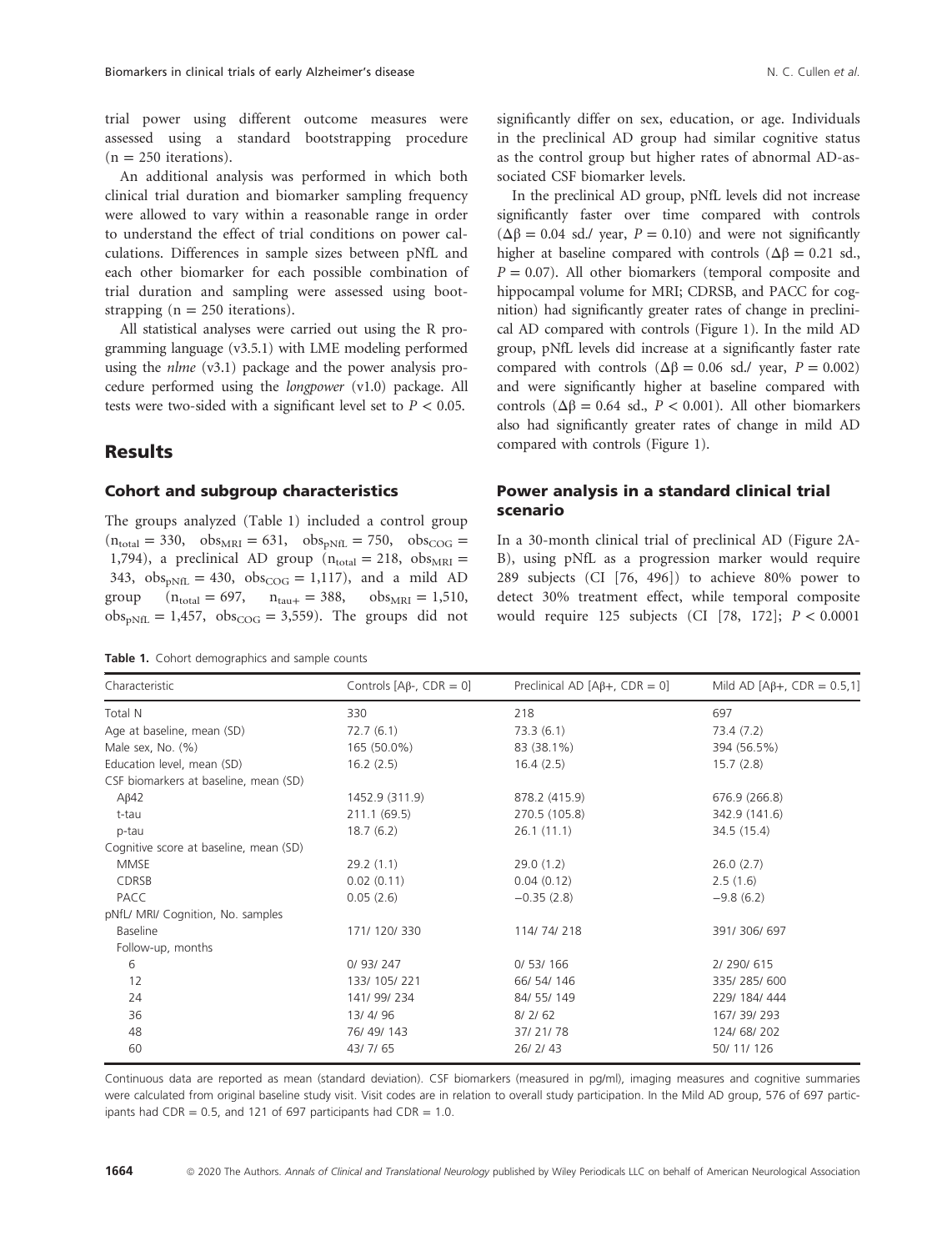

Figure 1. Longitudinal trajectories of pNfL across groups. This figure shows the predicted longitudinal trajectories of pNfL, AD-signature cortical thickness temporal composite, bilateral hippocampal volume, CDRSB, and PACC

signficantly less than pNfL), hippocampal volume would require 184 subjects (CI [91, 278];  $P < 0.0001$  signficantly less than pNfL), CDRSB would require 939 subjects (CI [634, 1245];  $P < 0.0001$  signficantly more than pNfL), and PACC would require 669 subjects (CI [430, 909];  $P < 0.0001$  signficantly more than pNfL).

In an 18-month clinical trial of mild AD (Figure 2C-D), using pNfL as a progression marker would require 432 subjects (CI [334, 529]), while temporal composite would require 161 subjects (CI [140, 182]; P < 0.0001 compared with pNfL), hippocampal volume would require 90 subjects (CI [76, 104];  $P < 0.0001$  compared with pNfL), CDRSB would require 230 subjects (CI [211, 249];  $P < 0.0001$  signficantly less than pNfL), and PACC would require 249 subjects (CI  $[220, 277]$ ;  $P < 0.0001$ signficantly less than pNfL). In a sensitivity analysis where mild AD individuals were additionally required to also be P-tau+  $(n = 388)$ , the results were qualitatively similar but the number of required participants decrease throughout. Here, using pNfL as a progression marker would require 406 subjects (CI [295, 516]), while temporal composite would require 109 subjects (CI [90, 127]), hippocampal volume would require 60 subjects (CI [49, 70]), CDRSB would require 175 subjects (CI [155, 195]), and PACC would require 166 subjects (CI [146,185]).

To determine whether number of longitudinal followup measures available across biomarkers were confounding power analysis results, we performed the same analysis as above using only time points for each participant in which all biomarkers were available. Because cognitive measures had the most timepoints, this served to mostly reduce cognitive follow-ups and resulted in a reduced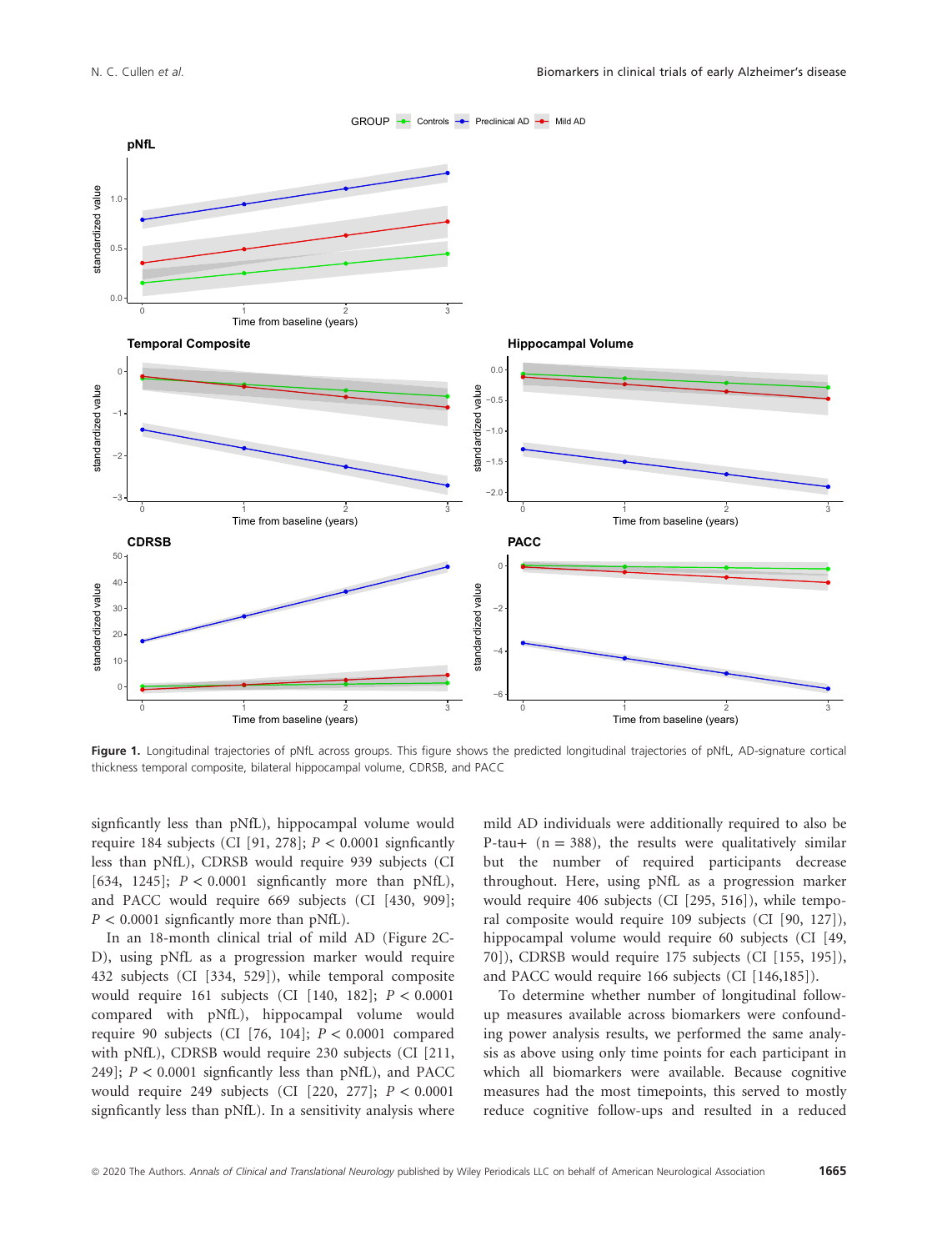

Figure 2. Standard Power analysis. This figure shows the power analysis comparison between pNfL, imaging, and cognition biomarkers. Subpanel A, respectively C, shows for preclinical AD, respectively mild AD, the statistical power to observe a 30% decrease in progression as a function of sample size while subpanel B, respective D, shows for preclinical AD, respectively mild AD, the sample size needed to achieve 80% power to observe a 30% decrease in progression. Error bars were calculated using 100 bootstrapped samples.

effectiveness of cognitive measures. In preclinical AD, there was no significant difference between pNfL and cognitive measures, as CDRSB required 1104 participants (CI [227, 1981]) and the PACC model did not converge due to having such high variability, while pNfL required 651 participants (CI [0, 1665]), temporal composite required 182 participants (CI [75, 289]) and hippocampal volume required 177 participants (CI [76, 278]). In mild AD, there was also no significant difference between pNfL and cognitive measures, as CDRSB now required 314 participants (CI [246, 381]) and PACC required 385 participants (CI [288, 481]), while pNfL required 429 participants (CI [265, 592]), temporal composite required 174 participants (CI [137, 211]) and hippocampal volume required 98 participants (CI [83, 114]).

## Effect of assumed treatment mechanism on power

The primary power analysis above assumed a hypothetical treatment mechanism in which a therapy could potentially reduce biomarker change over time to zero and thus biomarker change during normal aging was not considered. An additional analysis was performed here in which a treatment mechanism could affect only disease-specific biomarker progression, i.e., changes above and beyond the progression found in healthy individuals during normal aging. Thus, the reduction in slope of a given biomarker was calculated as 30% of the estimated slope in the treatment group (preclinical or mild AD) minus the estimated slope in the control group.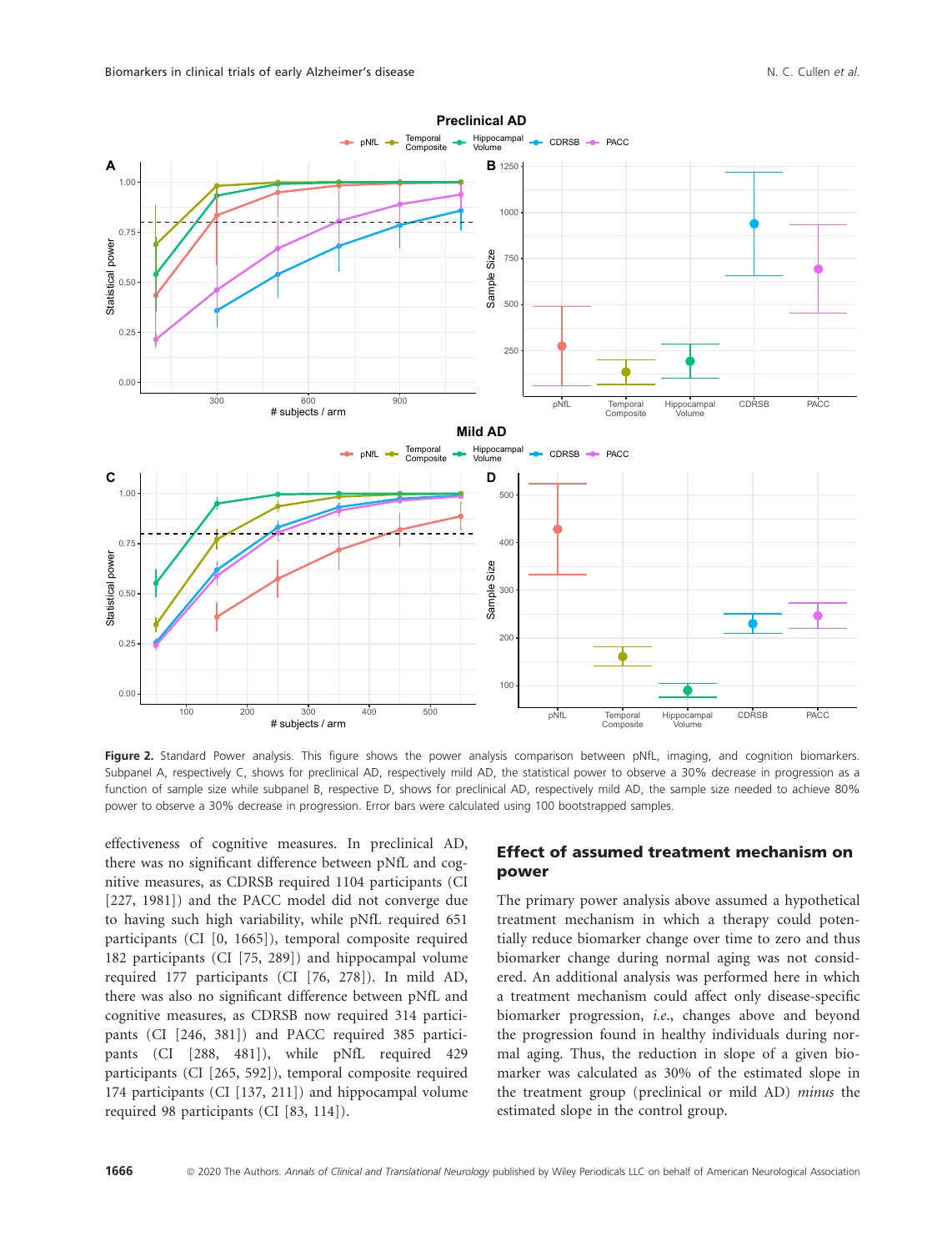In such a sensitivity analysis for a 30-month trial of preclinical AD (Figure 3A-B) using pNfL as a progression marker would require 2909 subjects (CI [2306, 4219]), while temporal composite would require 711 subjects (CI [556, 820];  $P < 0.0001$  compared with pNfL), hippocampal volume would require 1303 subjects (CI [1140, 1497];  $P < 0.0001$  compared with pNfL), CDRSB would require 1745 subjects (CI [1576, 1938]; P < 0.0001 signficantly less than pNfL), and PACC would require 1110 subjects (CI [1024, 1184];  $P < 0.0001$  signficantly less than pNfL).

For an 18-month clinical trial of mild AD (Figure 3C-D), using pNfL as a progression marker would require 432 subjects (CI [334, 529]), while temporal composite would require 161 subjects (CI [140, 182];  $P < 0.0001$ 

compared with pNfL), hippocampal volume would require 90 subjects (CI [76, 104];  $P < 0.0001$  compared with pNfL), CDRSB would require 230 subjects (CI [211, 249];  $P < 0.0001$  signficantly less than pNfL), and PACC would require 249 subjects (CI  $[220, 277]$ ;  $P < 0.0001$ signficantly less than pNfL).

#### Effect of trial duration and sampling frequency on power

A further experiment was carried out to test the effect of biomarker sampling frequency and clinical trial length on power. When the sampling frequency of pNfL was fixed to every one month, while sampling frequency of MRI



Figure 3. Alternative Mechanism Power analysis. This figure shows the power analysis comparison between pNfL, imaging, and cognition biomarkers, under the assumption of an alternative treatment mechanism targets only disease-specific biomarker change above and beyond that seen in the control group. Subpanel A, respectively C, shows for preclinical AD, respectively mild AD, the statistical power to observe a 30% decrease in progression as a function of sample size while subpanel B, respective D, shows for preclinical AD, respectively mild AD, the sample size needed to achieve 80% power to observe a 30% decrease in progression. Error bars were calculated using 100 bootstrapped samples.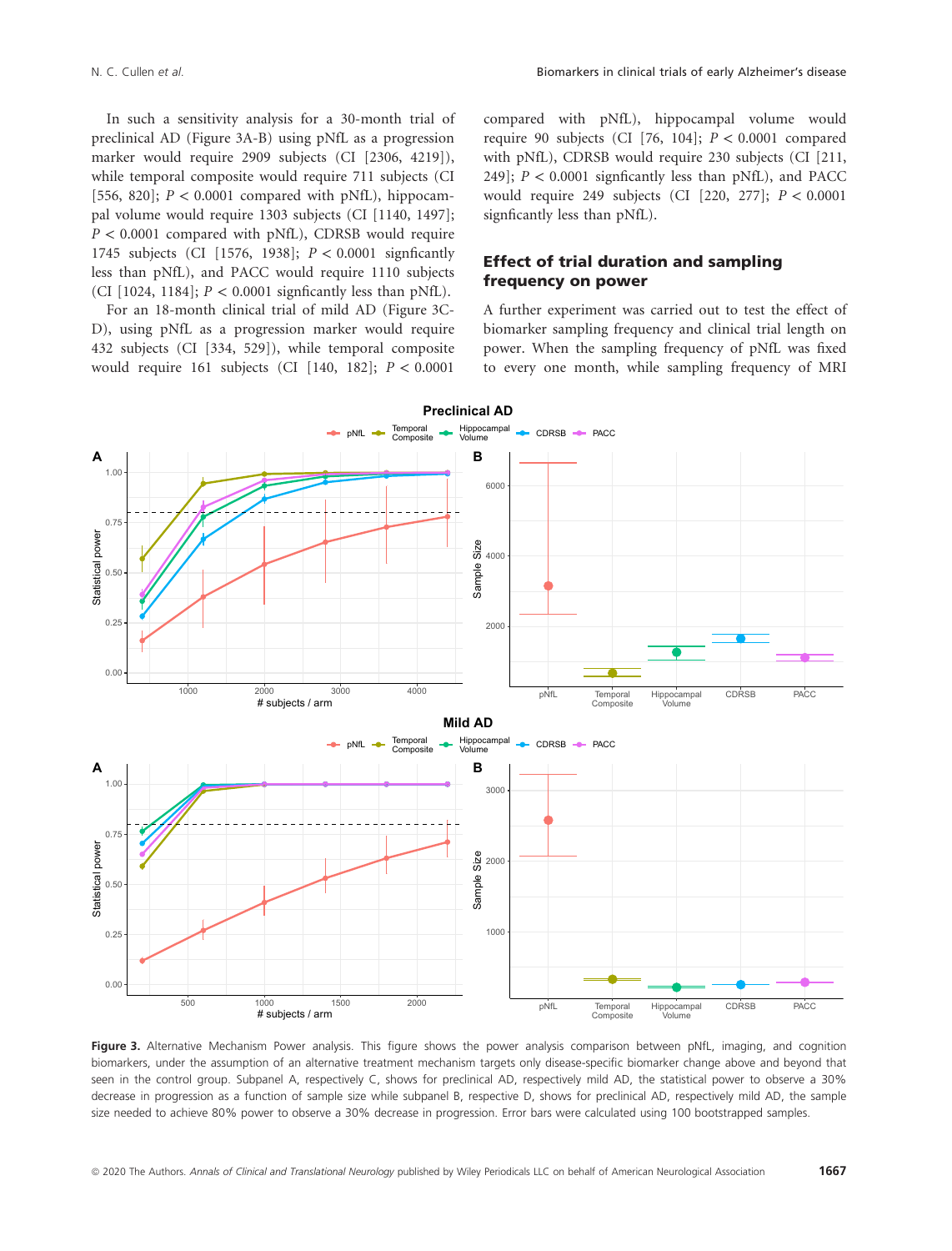and cognition systematically varied between three and nine months, pNfL was always superior to cognition and was noninferior (neither significantly better nor worse) than MRI-based measures when MRI scans were taken at most every nine months in preclinical AD (Figure 4A). In mild AD, pNfL was noninferior to cognition given that cognition was evaluated at most every seven months (Figure 4B). The results were similar when performing the same experiment but with the sampling frequency of pNfL fixed to every three months.

Moreover, when clinical trial duration was systematically varied between 30 and 60 months in preclinical AD while keeping sampling frequency fixed (Figure 4C), pNfL was consistently better than both cognition measures and became preferable to hippocampal volume when trial duration was greater than 45 months. For mild AD, pNfL became preferable to cognition for trial durations greater than 28 months and preferable to the temporal composite for trials greater than 36 months (Figure 4D).

#### Characterizing factors related to longitudinal data

Besides the setup of the clinical trial (duration and sampling frequency), power results are also greatly influenced by inherent characteristics of the longitudinal data itself –



Figure 4. Effect of clinical trial structure on power calculations. This figure shows the results after varying the clinical trial duration and frequency of follow-up on power calculations in preclinical and mild AD. Subpanel A and B show – for preclinical AD and mild AD, respectively – the number of subjects (relative to pNfL) required to achieve 80% power to detect 30% reduction in progression as the sample frequency of pNfL was fixed at once per month but was varied for all other biomarkers from three to nine. Subpanels C and D show – for preclinical AD and mild AD, respectively – the number of trial subjects required (relative to pNfL) as trial duration is varied. Values greater than 1.0 indicate that the biomarker requires less subjects than pNfL while values less than 1.0 indicate that the biomarker requires more subjects than pNfL.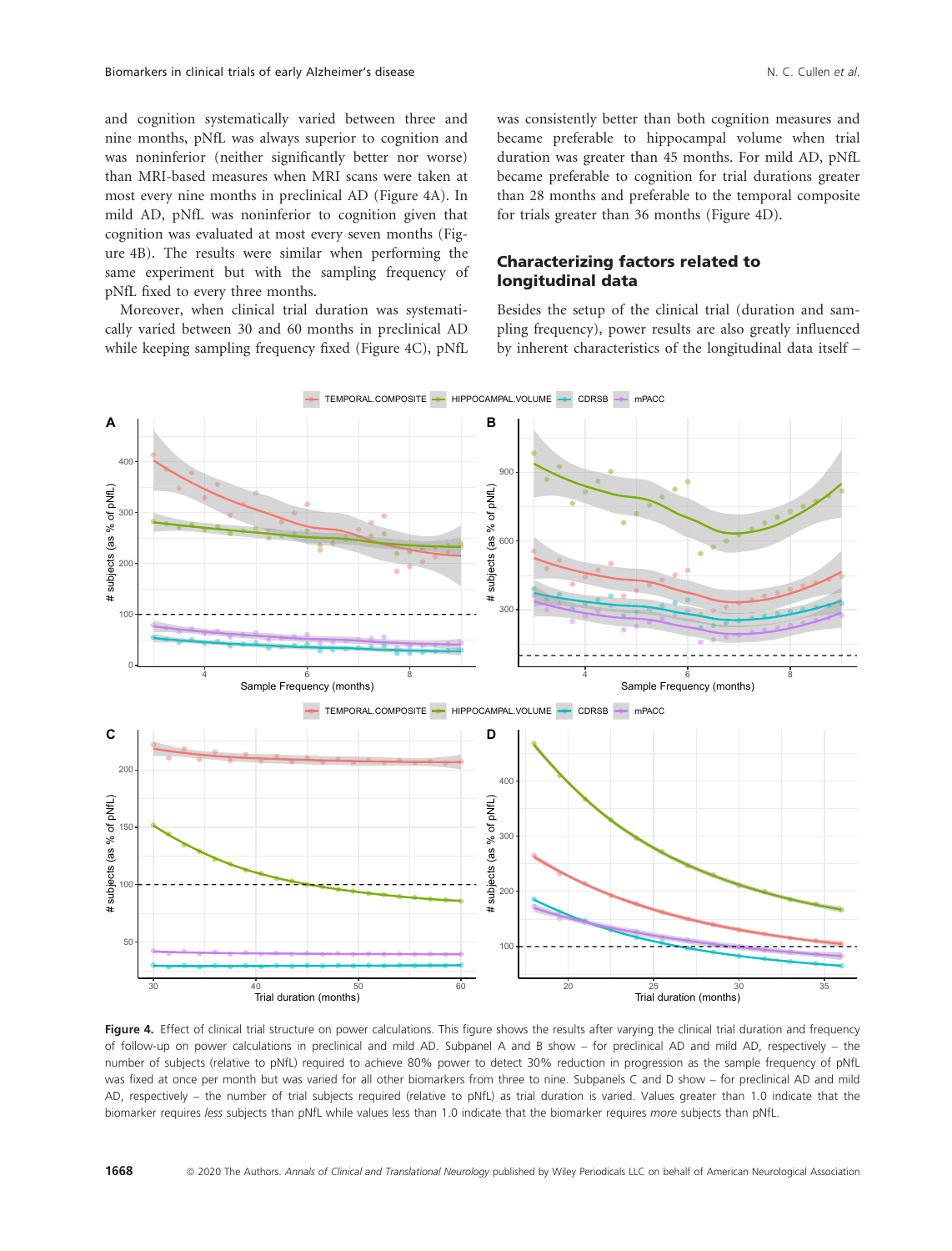namely, average group slope, within-subject variability (how much an individual's data points vary around that individual's estimated slope), and between-subject variability (how much all individual's estimated slope vary around the average group slope).

Analyzing these characteristics across biomarkers in preclinical AD showed that pNfL had a higher withinsubject variability while also having a lower change over time (slope) than MRI measures (Figure 5, upper panel). This phenomenon was also seen in the mild AD group (Figure 5, bottom panel). Additionally, the within-subject variability levels of pNfL were comparable to cognition measures for both mild and preclinical AD, while the average slope was lower for pNfL in the mild AD group. Moreover, pNfL also had the lower between-subject variability across biomarkers for both disease groups.

## **Discussion**

Through a comprehensive power analysis, we have demonstrated that pNfL, cognition or imaging cannot be considered a "silver bullet" when it comes to powering clinical trials of early AD. In simulations of trials of mild AD, pNfL would likely require more participants to achieve equivalent statistical power to MRI and cognition. However, a sensitivity analysis using only overlapping data showed that the estimated benefit in power of cognition over pNfL may be caused by cognitive measures



Figure 5. Longitudinal data characteristics affecting power. This figure shows the average slope, between-subject variability, and within-subject variability estimated across all biomarkers for both mild AD (top panel) and preclinical AD (bottom panel). The characteristics shown here include average group slope, within-subject variability (how much an individual's data points vary around that individual's estimated slope), and betweensubject variability (how much all individual's estimated slope vary around the average group slope).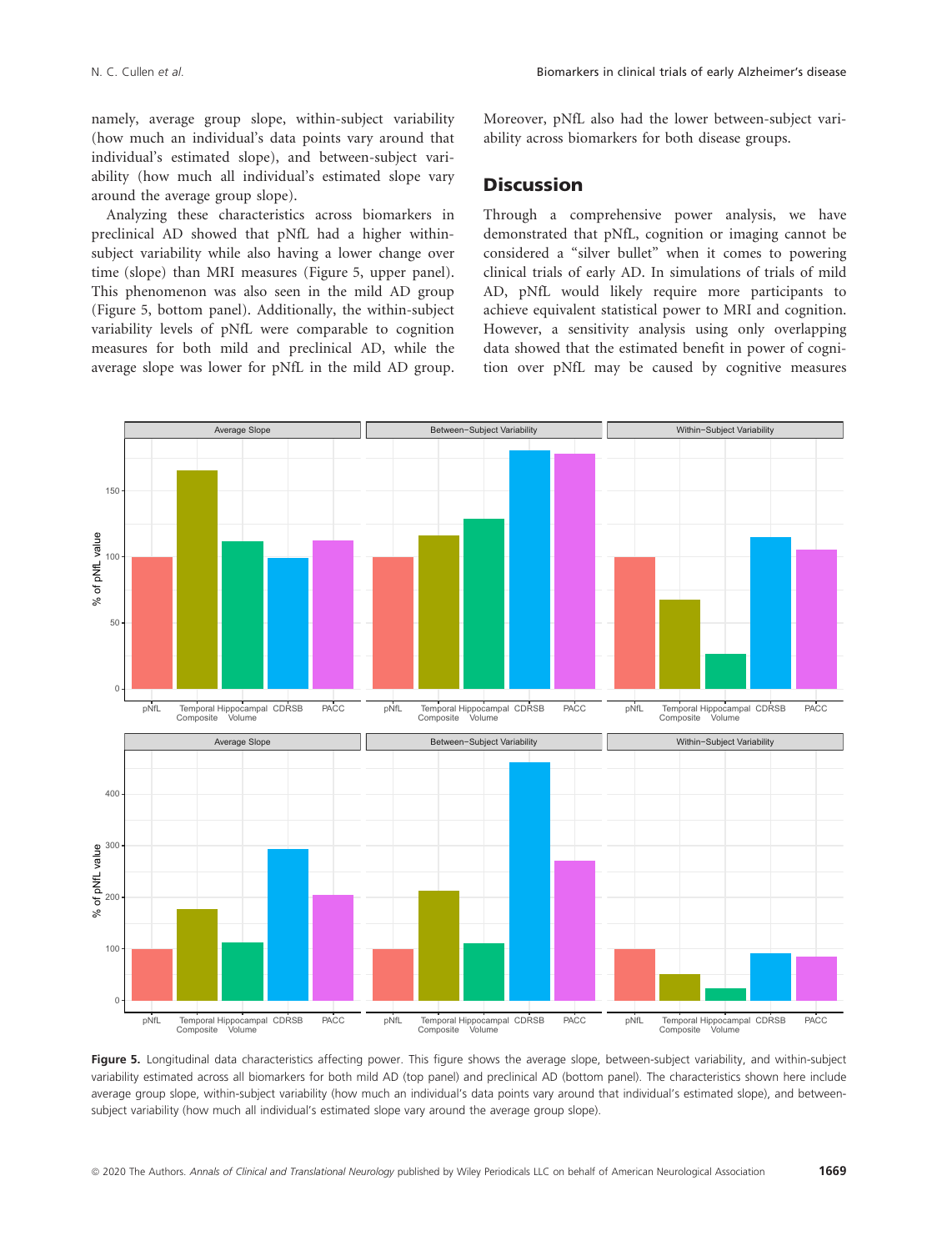having reduced variability due to more follow-up data. We also showed that trial structure is an important factor to consider, as biomarkers with high within-subject variability but low between-subject variability (e.g., pNfL) perform better relative to other biomarkers as the duration of a clinical trial increases and when pNfL is sampled more often relative to MRI and cognitive measures. This is an important benefit for pNfL (and other blood-based biomarkers), since it may be more feasible to increase the frequency of blood sampling in a clinical trial, compared to increasing frequencies of MRI scans; our results show that sampling pNfL every one to three months will be most effective.

The largest benefits of MRI markers were the low within-subject variability and high change over time, especially relative to healthy controls in the alternative treatment mechanism. The low within-subject variability shows that individual's data points largely follow a known trajectory over time once a few data points are collected. Subsequently, it means that MRI is not required to be sampled as frequently as for other biomarkers.

Conversely, the largest hinderances for pNfL and cognition as progression markers were levels of within-subject variability observed in the disease groups. For pNfL, there was also a high degree of change seen in healthy individuals. High within-subject variability is less likely to be attributed to long-term, AD-related heterogeneity and is instead more closely related to short-term, biological rhythms and technical variability. Adjustment for white matter damage did not account for this variability in pNfL.

Moreover, we have previously quantified the interassay coefficient of variation for pNfL in the current cohort to be 9%, and in our current analysis we found that this technical variability constituted around 15% of the total within-subject variability found in the longitudinal pNfL data. Reduction of preanalytical variability could therefore be beneficial. Importantly, samples of pNfL were completely randomized during assay measurement in ADNI, meaning that samples from the same individuals ended up on different plates and within-subject variability was likely inflated. As in other studies of pNfL, in a real clinical trial samples from the same individual should be analyzed side-by-side on the same plate in order to minimize within-subject variability <sup>24,25</sup>.

It is essential to note that a power analysis is only as good as the assumptions which underlie it. Namely, our assumption that a treatment would result in a 30% reduction in the expected progression of a biomarker, and that each biomarker would be affected by 30%, can be called into question. In fact, results from recent clinical trials for AD may cast doubt on whether a 30% reduction is truly possible for MRI-based biomarkers, with some trials actually reporting increased rates of expected brain volume loss in treatment groups, despite some evidence of target engagement on  $\text{A}\beta$ .<sup>26,27</sup> Clearing  $\text{A}\beta$  from the brain may therefore cause a (possibly temporary) reduction in brain volume – it is unknown if this reflects actual loss of tissue, or changes in volume due to other processes – in which case structural brain imaging is unlikely to be useful in monitoring treatment effects on neurodegeneration from an anti-Aβ treatment.

These MRI-findings stand in stark contrast with recent trials of multiple sclerosis, in which fluid levels of NfL were in fact shown to respond to treatment and to be associated with improved clinical outcomes.<sup>28,29</sup> Similarly, NfL measured in CSF shows a very distinct treatment response with antisense oligonucleotide treatment in children with spinal muscular atrophy. $30$  Together, those successful results motivate further considerations of NfL as an outcome marker also in AD clinical trials, to evaluate how sensitive this biomarker is to identify downstream effects on neurodegeneration by drug candidates targeting amyloid and tau pathology.

Although NfL levels are greatly increased in other neurodegenerative disorders compared with  $AD<sub>1</sub><sup>31</sup>$  it may still be the case that a fluid marker like pNfL can simply pick up treatment effects much more dynamically than imaging biomarkers could. Interestingly, this effect has actually been reported to occur in recent anti-tau trials in AD.<sup>32</sup> Additionally, since cognition is the primary outcome marker for all current AD clinical trials, it is unlikely to be replaced before at least one treatment is shown to improve cognitive outcomes.

Another important assumption underlying such a power analysis is that the study population accurately represents clinical trial participants. Our selection of participants at the early stages of disease may favor MRI measures, as does the fact that highly educated individuals (as found in the ADNI cohort) undergo less cognitive change on the group level than what would be seen in a more heterogeneous population. Still, the participants used in our current analysis are likely quite similar to the type of individuals who are part of current clinical trials of AD – i.e., individuals with evidence of Aβ accumulation but without significant cognitive decline. An analysis into mild AD individuals who showed both Aβ and tau positivity showed the same qualitative results, although cognition became more closer to MRI measures in effectiveness (and required sample sizes were generally smaller, due to more pronounced longitudinal changes in this more highly selected group). In general, our results may differ if we were to look in the context of progression markers in the general population after a disease-altering therapy is available. We speculate that outside of a clinical trial context, both cognitive measures and pNfL might be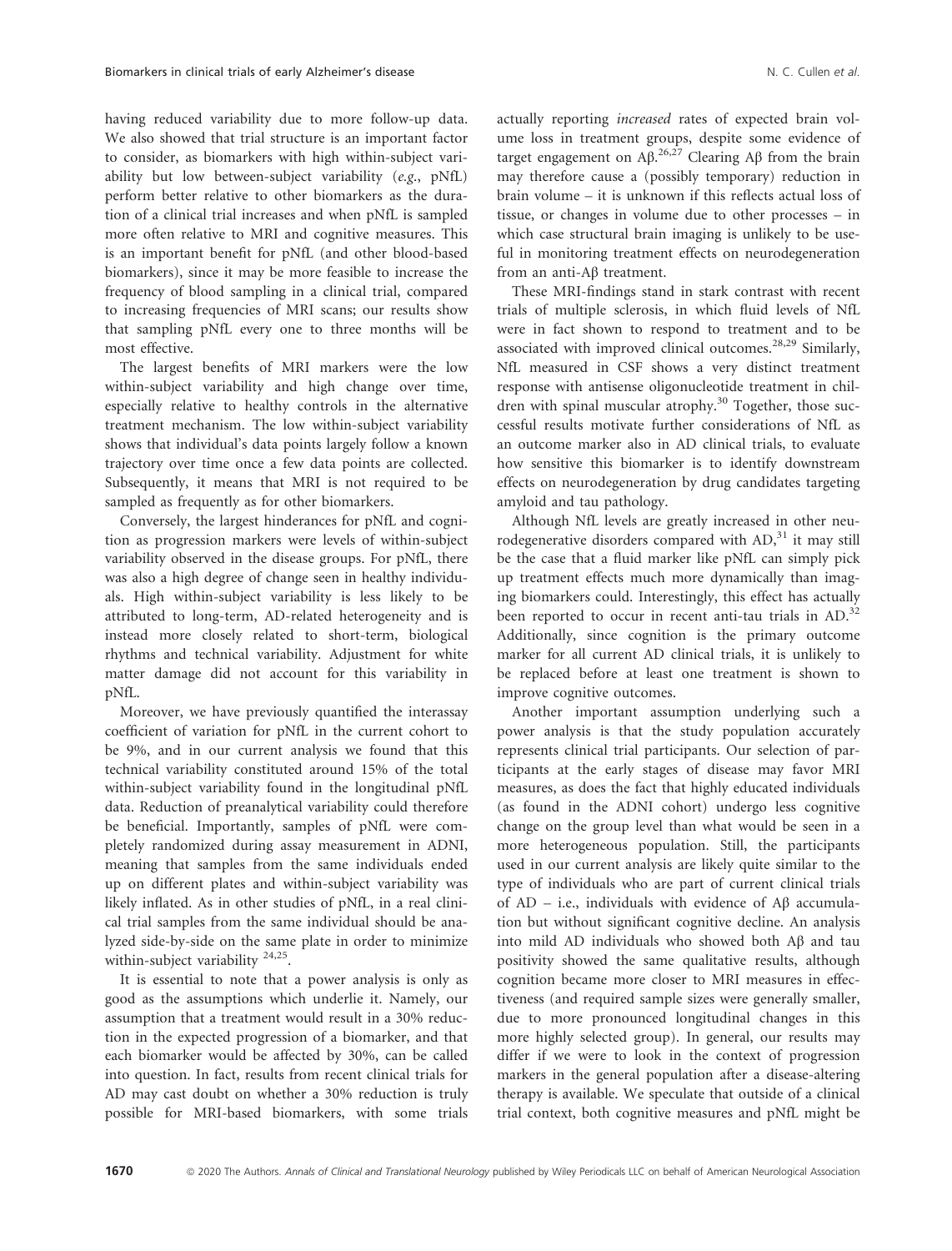more important since the likely patient comes from a more heterogenous population.

In all, more data are needed to understand the extent to which pNfL and MRI respond to disease-modifying drug candidates and the source of variability of pNfL over time within the same individual. Understanding how the benefit of additional blood or MRI measurements differs depending on when in a clinical trial they are taken (e.g., sampling more often at the beginning or towards the end of a trial) is also an important direction for future work. However, only once a treatment is found which reduces expected change in cognition can pNfL and MRI be fully considered as primary markers. Novel plasma biomarkers can also be considered for future clinical trial design, including for beta-amyloid<sup>7,8</sup> and tau.<sup>10,11</sup> However, although the AD-specific changes will certainly be important progression markers in AD clinical trials, biomarkers such as pNfL and MRI are still needed to track the ultimate downsteam effect of potential therapies, namely the reduction or halting of neurodegeneration.22.

## Consent for publication

Not applicable.

# Ethics approval and consent to participate

Consent was received from all individuals prior to participation in the ADNI study. Ethics approval was received by institutional review boards at each participating site.

# Data Availability Satatement

All data is available online on the official ADNI website. Preprocessing and analysis code is available upon request.

## Conflict of interest

HZ has served at scientific advisory boards for Denali, Roche Diagnostics, Wave, Samumed and CogRx, has given lectures in symposia sponsored by Biogen, Fujirebio and Alzecure, and is a cofounder of Brain Biomarker Solutions in Gothenburg AB, a GU Ventures-based platform company at the University of Gothenburg. OH has acquired research support (for the institution) from Roche, GE Healthcare, Biogen, AVID Radiopharmaceuticals and Euroimmun. In the past 2 years, he has received consultancy/speaker fees (paid to the institution) from Biogen and Roche. KB has served as a consultant or at advisory boards for Abcam, Axon, Biogen, Lilly, MagQu, Novartis and Roche Diagnostics, and is a cofounder of Brain Biomarker Solutions in Gothenburg AB, a GU Ventures-based platform company at the University of Gothenburg.

## Funding Information

Work at the authors' research center was supported by the Wallenberg Center for Molecular Medicine, the Knut and Alice Wallenberg foundation, The Medical Faculty at Lund University, Region Skåne, Swedish Research Council, the Marianne and Marcus Wallenberg foundation, the Strategic Research Area MultiPark (Multidisciplinary Research in Parkinson's disease) at Lund University, the Swedish Alzheimer Foundation, the Swedish Brain Foundation, The Parkinson foundation of Sweden, the Swedish Medical Association, the Konung Gustaf V:s och Drottning Victorias Frimurarestiftelse, The Bundy Academy, The Parkinson Research Foundation, the Skåne University Hospital Foundation, and the Swedish federal government under the ALF agreement. The Clinical Neurochemistry Laboratory, University of Gothenburg is supported by the Swedish Research Council (#2017-00915; #2018-02532), the Alzheimer Drug Discovery Foundation (ADDF), USA (#RDAPB-201809-2016615), the European Research Council (#681712), the Swedish Alzheimer Foundation (#AF-742881), Hjärnfonden, Sweden (#FO2017-0243), the Swedish state under the agreement between the Swedish government and the County Councils, the ALF agreement (#ALFGBG-715986; #ALFGBG-720931). Data collection and sharing was funded by the Alzheimer's Disease Neuroimaging Initiative (ADNI) (National Institutes of Health Grant U01 AG024904) and DOD ADNI (Department of Defense award number W81XWH-12-2-0012). ADNI is funded by the National Institute on Aging, the National Institute of Biomedical Imaging and Bioengineering, and through generous contributions from the following: AbbVie, Alzheimer's Association; Alzheimer's Drug Discovery Foundation; Araclon Biotech; BioClinica, Inc.; Biogen; Bristol-Myers Squibb Company; CereSpir, Inc.; Cogstate; Eisai Inc.; Elan Pharmaceuticals, Inc.; Eli Lilly and Company; EuroImmun; F. Hoffmann-La Roche Ltd and its affiliated company Genentech, Inc.; Fujirebio; GE Healthcare; IXICO Ltd.; Janssen Alzheimer Immunotherapy Research & Development, LLC.; Johnson & Johnson Pharmaceutical Research & Development LLC.; Lumosity; Lundbeck; Merck & Co., Inc.; Meso Scale Diagnostics, LLC.; NeuroRx Research; Neurotrack Technologies; Novartis Pharmaceuticals Corporation; Pfizer Inc.; Piramal Imaging; Servier; Takeda Pharmaceutical Company; and Transition Therapeutics. The Canadian Institutes of Health Research is providing funds to support ADNI clinical sites in Canada. Private sector contributions are facilitated by the Foundation for the National Institutes of Health ([www.fnih.org](http://www.fnih.org)). The grantee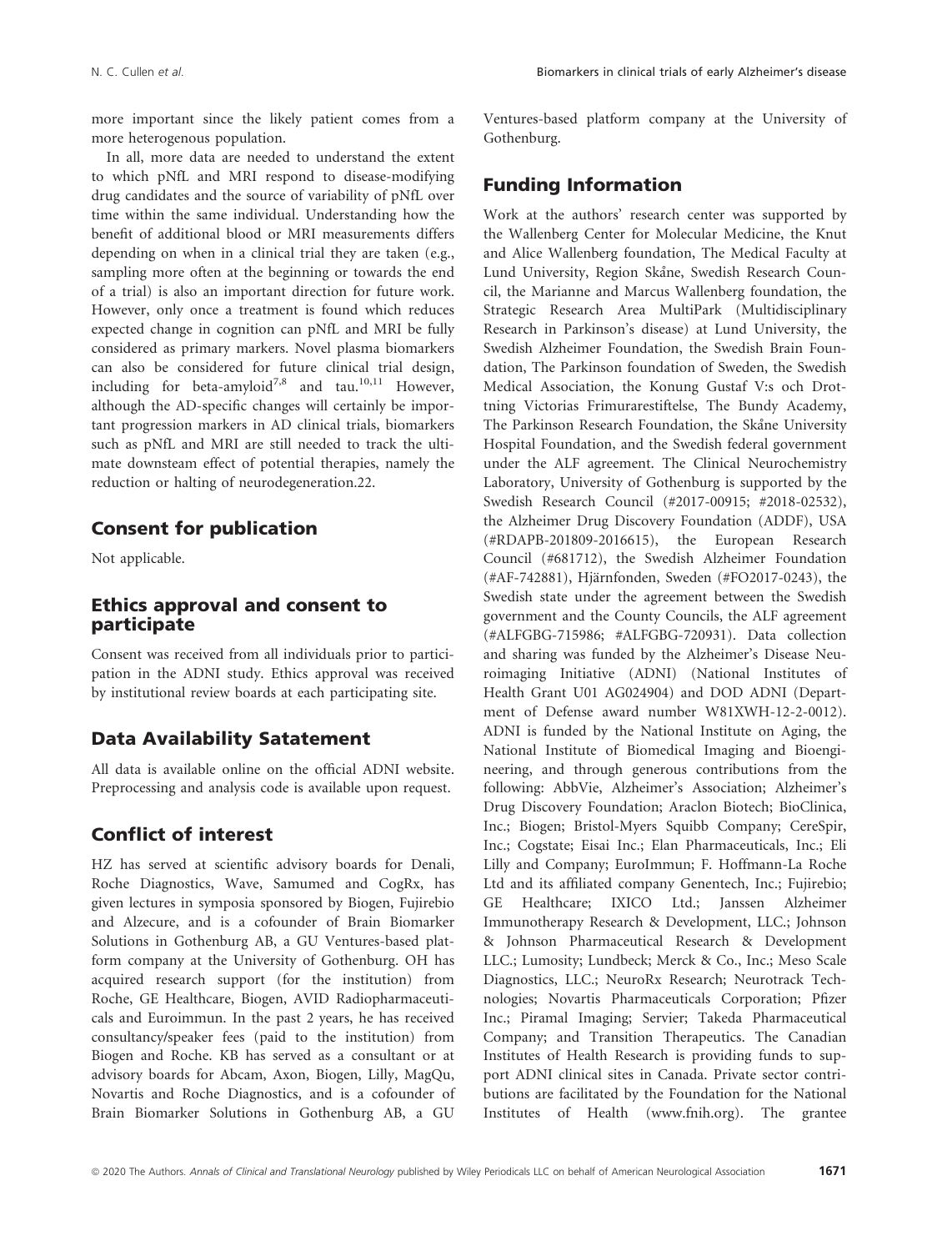organization is the Northern California Institute for Research and Education, and the study is coordinated by the Alzheimer's Therapeutic Research Institute at the University of Southern California. ADNI data are disseminated by the Laboratory for Neuro Imaging at the University of Southern California.

# Authors' contributions

Nicholas C. Cullen performed the statistical analysis, study design, and drafting of manuscript. Henrik Zetterberg contributed to data collection, study design, and revision of manuscript. Philip S. Insel contributed to the statistical analysis and revision of manuscript. Bob Olsson contributed to the study design and revision of manuscript. Ulf Andreasson contributed to data collection, study design and revision of manuscript. Kaj Blennow contributed to data collection, study design, and revision of manuscript. Oskar Hansson contributed to the study design and revision of manuscript. Niklas Mattsson-Carlgren contributed to thw statistical analysis, study design, and drafting of manuscript.

# Acknowledgements

The authors would like to acknowledge participants and members of the ADNI study.

#### References

- 1. Bridel C, van Wieringen WN, Zetterberg H, et al. Diagnostic Value of Cerebrospinal Fluid Neurofilament Light Protein in Neurology. Jama Neurol 2019;76.
- 2. Skillbäck T, Farahmand B, Bartlett JW, et al. CSF neurofilament light differs in neurodegenerative diseases and predicts severity and survival. Neurology 2014;83:1945–1953.
- 3. Khalil M, Teunissen CE, Otto M, et al. Neurofilaments as biomarkers in neurological disorders. Nat Rev Neurol 2018;14:577–589.
- 4. Mattsson N, Cullen NC, Andreasson U, et al. Association Between Longitudinal Plasma Neurofilament Light and Neurodegeneration in Patients With Alzheimer Disease. Jama Neurol 2019;76:791.
- 5. Mielke MM, Syrjanen JA, Blennow K, et al. Plasma and CSF neurofilament light: Relation to longitudinal neuroimaging and cognitive measures. Neurology 2019;93:  $e^{252-e^{260}}$
- 6. Schindler SE, Bollinger JG, Ovod V, et al. High-precision plasma β-amyloid 42/40 predicts current and future brain amyloidosis. Neurology 2019.
- 7. Palmqvist S, Janelidze S, Stomrud E, et al. Performance of Fully Automated Plasma Assays as Screening Tests for

Alzheimer Disease-Related β-Amyloid Status. Jama Neurol 2019;76:1060–1069.

- 8. Nakamura A, Kaneko N, Villemagne VL, et al. High performance plasma amyloid-β biomarkers for Alzheimer's disease. Nature 2018;554:249–254.
- 9. Mielke MM, Hagen CE, Xu J, et al. Plasma phosphotau181 increases with Alzheimer's disease clinical severity and is associated with tau- and amyloid-positron emission tomography. Alzheimer's Dementia 2018;14:989–997.
- 10. Janelidze S, Mattsson N, Palmqvist S, et al. Plasma Ptau181 in Alzheimer's disease: relationship to other biomarkers, differential diagnosis, neuropathology and longitudinal progression to Alzheimer's dementia. Nat Med 2020;26:379–386.
- 11. Thijssen EH, Joie RL, Wolf A, et al. Diagnostic value of plasma phosphorylated tau181 in Alzheimer's disease and frontotemporal lobar degeneration. Nat Med 2020;26:387–397.
- 12. Karikari TK, Pascoal TA, Ashton NJ, et al. Blood phosphorylated tau 181 as a biomarker for Alzheimer's disease: a diagnostic performance and prediction modelling study using data from four prospective cohorts. Lancet Neurology 2020;19:422–433.
- 13. Ard MC, Edland SD. Power Calculations for Clinical Trials in Alzheimer's Disease. J Alzheimer's Dis 2011;26:369–377.
- 14. Petersen RC, Aisen PS, Beckett LA, et al. Alzheimer's Disease Neuroimaging Initiative (ADNI) Clinical characterization. Neurology 2010;74:201–209.
- 15. Reuter M, Schmansky NJ, Rosas HD, Fischl B. Withinsubject template estimation for unbiased longitudinal image analysis. NeuroImage 2012;61:1402–1418.
- 16. Jack CR, Wiste HJ, Weigand SD, et al. Different definitions of neurodegeneration produce similar amyloid/ neurodegeneration biomarker group findings. Brain 2015;138:3747–3759.
- 17. Schwarz C, Fletcher E, DeCarli C, Carmichael O. Fullyautomated white matter hyperintensity detection with anatomical prior knowledge and without FLAIR. Information Process Medical Imaging Proc Conf 2009;21:239–251.
- 18. Jagust WJ, Landau SM, Koeppe RA, et al. The Alzheimer's Disease Neuroimaging Initiative 2 PET Core: 2015. Alzheimer's Dementia 2015;11:757–771.
- 19. Landau SM, Fero A, Baker SL, et al. Measurement of Longitudinal -Amyloid Change with 18F-Florbetapir PET and Standardized Uptake Value Ratios. J Nucl Med 2015;56:567–574.
- 20. Gisslén M, Price RW, Andreasson U, et al. Plasma Concentration of the Neurofilament Light Protein (NFL) is a Biomarker of CNS Injury in HIV Infection: A Cross-Sectional Study. Ebiomedicine 2016;3:135–140.